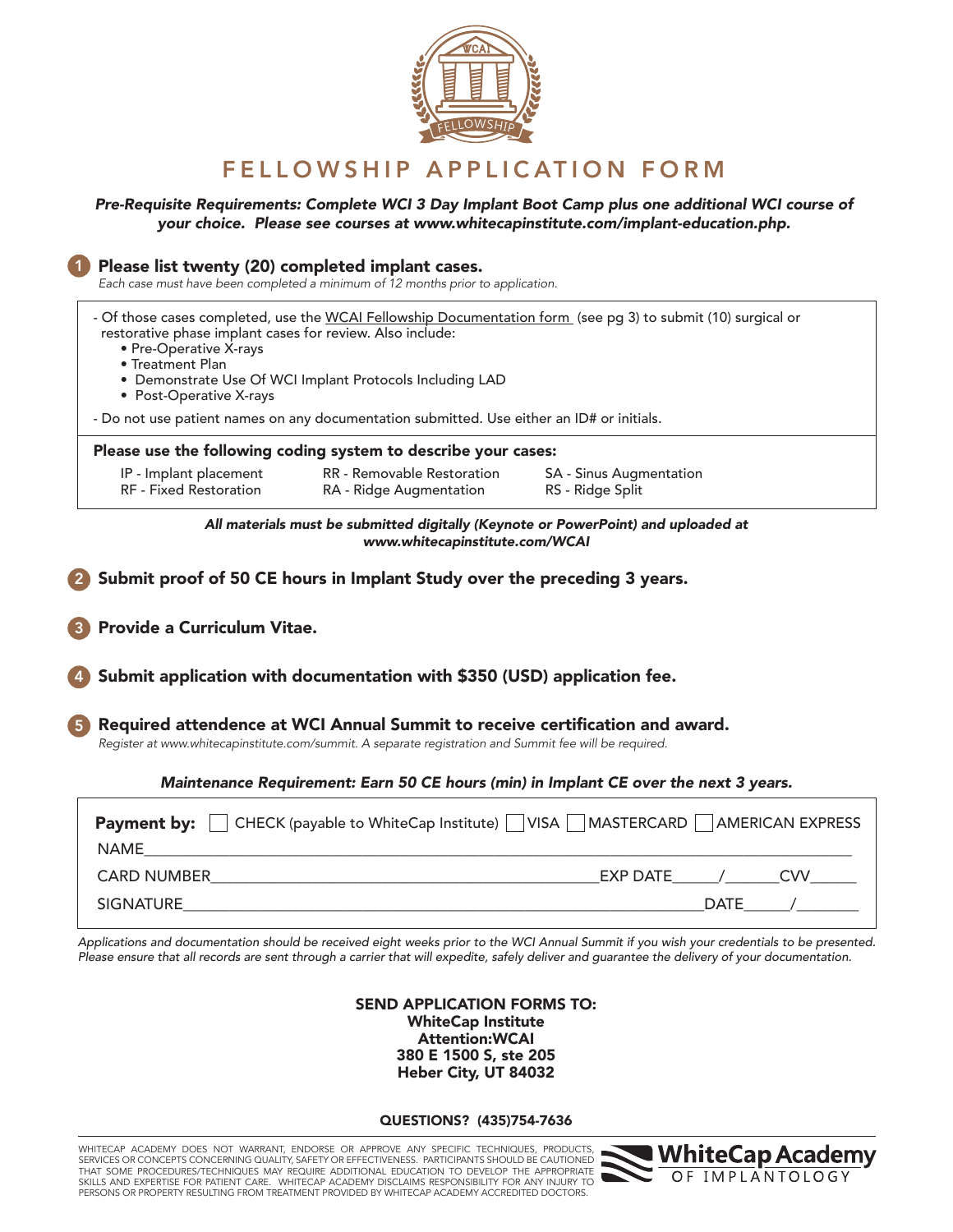

## FELLOWSHIP APPLICATION FORM

NAME\_\_\_\_\_\_\_\_\_\_\_\_\_\_\_\_\_\_\_\_\_\_\_\_\_\_\_\_\_\_\_\_\_\_\_\_\_\_\_\_\_\_\_\_\_\_DATE\_\_\_\_\_\_\_\_\_\_\_\_\_\_\_\_

*PLEASE TYPE OR PRINT*

DEGREES \_\_\_\_\_\_\_\_\_\_\_\_\_\_\_\_\_\_\_\_\_\_\_\_\_\_\_\_\_\_\_\_\_\_\_\_\_\_\_\_\_\_\_\_\_\_\_\_\_\_\_\_\_\_\_\_\_\_\_\_\_\_\_\_\_\_\_\_\_\_\_\_\_\_\_\_\_\_\_\_\_\_\_\_\_\_\_\_\_\_\_\_\_

|           | <b>ADDRESS</b>                         | <b>CITY</b>            | <b>STATE</b>  | ZIP            | <b>COUNTRY</b> |  |  |
|-----------|----------------------------------------|------------------------|---------------|----------------|----------------|--|--|
| OFFICE    |                                        |                        |               |                |                |  |  |
|           | <b>PHONE</b>                           | <b>FAX</b>             |               |                |                |  |  |
|           |                                        | WWW.                   |               |                |                |  |  |
|           | <b>EMAIL ADDRESS</b>                   | <b>WEB ADDRESS</b>     |               |                |                |  |  |
|           |                                        |                        |               |                |                |  |  |
|           |                                        |                        |               |                |                |  |  |
| HOME      | <b>ADDRESS</b>                         | <b>CITY</b>            | <b>STATE</b>  | ZIP            | <b>COUNTRY</b> |  |  |
|           |                                        |                        |               |                |                |  |  |
|           | <b>PHONE</b>                           | <b>BIRTHDATE</b>       |               | PLACE OF BIRTH |                |  |  |
|           |                                        |                        |               |                |                |  |  |
|           |                                        |                        |               |                |                |  |  |
|           | PREDENTAL   NAME OF COLLEGE/UNIVERSITY | <b>GRADUATION DATE</b> | <b>DEGREE</b> |                |                |  |  |
| EDUCATION |                                        |                        |               |                |                |  |  |
|           | DENTAL   NAME OF COLLEGE/UNIVERSITY    | <b>GRADUATION DATE</b> | DEGREE        |                |                |  |  |
|           |                                        |                        |               |                |                |  |  |
|           | GRADUATE   NAME OF COLLEGE/UNIVERSITY  | <b>GRADUATION DATE</b> |               |                | <b>DEGREE</b>  |  |  |

| <b>COUNTRY OF LICENSURE</b> | LICENSE # |
|-----------------------------|-----------|
|                             |           |
| SPECIALTY                   | AGD#      |